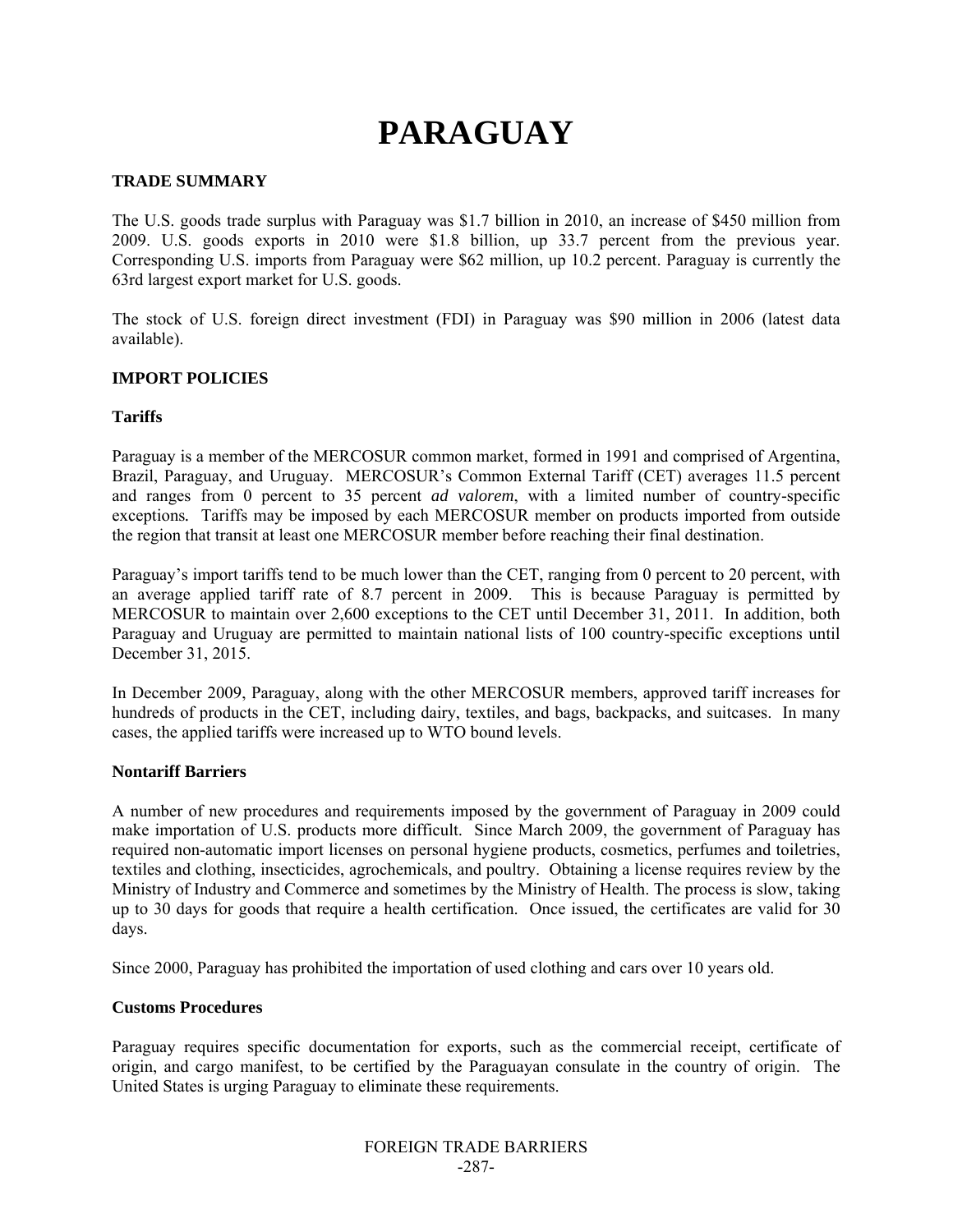Paraguay frequently makes changes in its customs procedures. This makes it difficult for exporters to ensure they are following the most current procedures, which can in turn delay shipments and lead to unexpected costs. The burden of compliance is most often borne by importers.

In 2009, a customs resolution restricted the ports of entry for numerous goods, including household cleaning products and other household goods.

Paraguay requires all companies operating in the country to contract the services of a customs broker. The mandatory use of a customs broker can add significant and unnecessary costs for a company.

# **GOVERNMENT PROCUREMENT**

Paraguay is not a signatory to the WTO Agreement on Government Procurement.

In March 2009, in an effort to encourage local production, the government of Paraguay changed its procurement rules. The government of Paraguay will give preference to a locally produced good even if it is up to 70 percent more expensive than the imported good. Importers of foreign goods can participate in these procurements only where locally manufactured products and service providers are unavailable or the government fails to award a contract to a domestic supplier. The government can also call for tenders from foreign suppliers.

Through the National Direction of Public Contracting (http://www.contratacionespublicas.gov.py), any interested supplier may offer products or services and register as a potential supplier in government procurement.

#### **INTELLECTUAL PROPERTY RIGHTS (IPR) PROTECTION**

The United States continues to monitor implementation of the Memorandum of Understanding between the United States and Paraguay pertaining to IPR protection and enforcement, which was revised in 2009 and will remain in effect through December 2011. While Paraguay has increased the number of raids and seizures of pirated and counterfeit goods, concerns remain because of porous borders, ineffective prosecution of IPR violators, and court sentences that are insufficient to deter infringement. Although a new penal code which became effective in 2009 increases penalties for IPR violations, prosecution of IPR offenders remains weak, and there are few convictions. Concerns also remain about inadequate protection against unfair commercial use of undisclosed test or other data generated to obtain marketing approval for pharmaceutical products and the shortcomings in Paraguay's patent regime.

Through the Millennium Challenge Corporation's Threshold II Program, the Paraguayan government's IPR enforcement unit, the *Unidad Técnica Especializada* or UTE ("Specialized Technical Unit"), is being formalized and strengthened.

# **INVESTMENT BARRIERS**

Under Paraguayan law, foreign companies must demonstrate just cause to terminate, modify, or decide not to renew contracts with Paraguayan distributors. Severe penalties and high fines may result if a court determines that the foreign company ended the relationship with its distributor without first having established that just cause exists. This requirement often leads to expensive out-of-court settlements. In a few cases, the courts have upheld the rights of foreign companies to terminate representation agreements after finding the requisite showing of just cause. However, this law may discourage U.S. investment due to concerns about potential lawsuits and interference with contractual relations. Separately, executive branch ministries, regulatory agencies, the tax agency, and the judiciary often lack the resources,

> FOREIGN TRADE BARRIERS -288